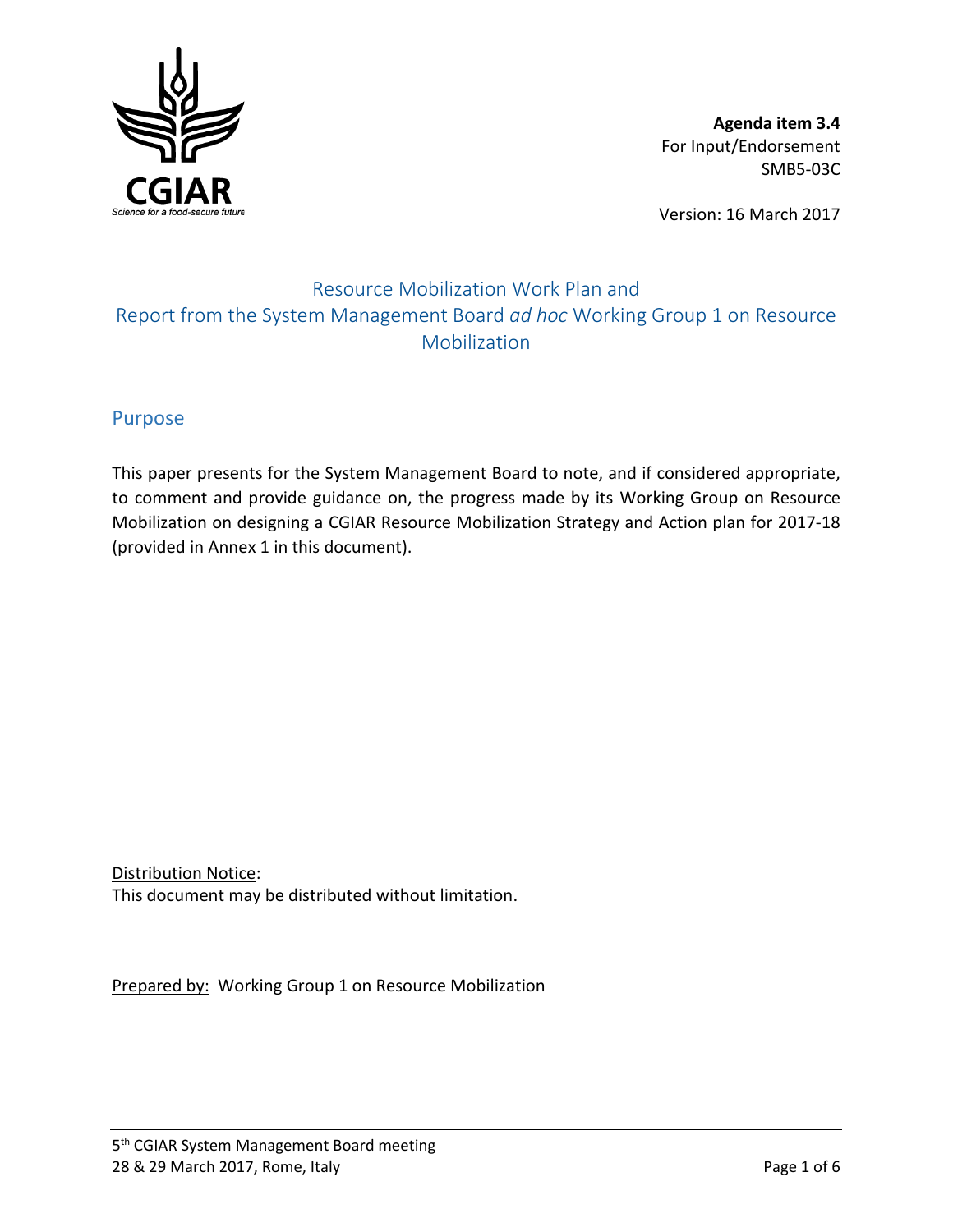## Report from Working Group 1 on Resource Mobilization

The Working Group on Resource Mobilization (RMWG) met three times since its inception, once physically in Mexico on 25 September 2016, and twice virtually on 9 December 2016 and 27 February 2017. In its last meeting, the Working Group benefitted from the recommendations from the Centers General Assembly held in London on 24-25 January 2017 and from the CGIAR Resource Mobilization Community of Practice (RM CoP) which held a seminar in Montpellier on 21-22 February 2017.

The present report summarizes the outcomes and recommendations from the RMWG's last meeting.

- 1. The Working Group recommended that the System Management Office (SMO) explores which, among the **system financing modalities** presented, would be those most attractive to funders.
- 2. RM CoP members are encouraged to collaborate closely together to improve **funder intelligence** on **priorities, expectations, requirements, and opportunities** – with a template to share intelligence to be developed by end of March 2017. This shall enable to **target and identify potential funding sources**, feasible amounts, and strategy for engagement of each.
- 3. The following actions from the Resource Mobilization Action Plan that will be implemented in priority throughout 2017 are: developing SMO's **Resource Mobilization capacity,**  developing a **CGIAR Narrative,** setting up a task team on Resource Mobilization in **emerging economies,** the **Funders Roadshow,** identifying **Ambassadors** and position them in key events, and more scoping on **thematic finance**, the **Returnable Capital fund**, and **bridge financing**. The corresponding draft action plan with key performance indicators and indicative timeline is in Annex 1.
- 4. CGIAR Ambassadors will be approached based on suggestions from the RM CoP, to start with **"door-openers" personalities** whose primary action and role would consist in representing the system-wide CGIAR with existing funders and partners and keep them loyal to CGIAR, and in providing access to senior decision makers beyond Agriculture.
- 5. The Working Group proposes to the **SMB to consider having an extended Working Group – and that this could ideally be constituted in the form of a Standing SMB Committee on Resource Mobilization,** with a set of **revised TORs**.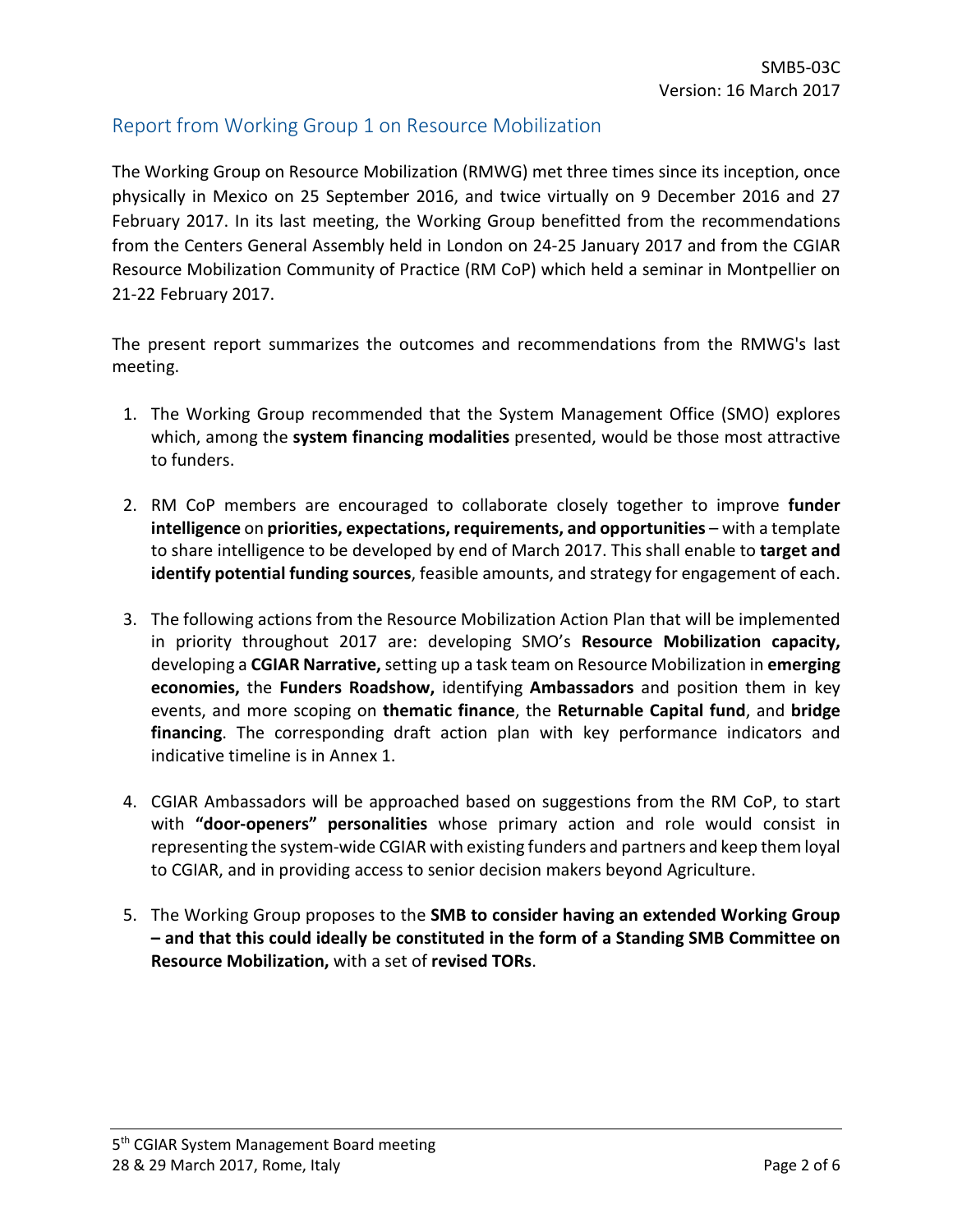|                                                       |                                                                                                                                                                                                                                                                                                                                         |                                           | completion<br>date                                                                                                                     |  |  |
|-------------------------------------------------------|-----------------------------------------------------------------------------------------------------------------------------------------------------------------------------------------------------------------------------------------------------------------------------------------------------------------------------------------|-------------------------------------------|----------------------------------------------------------------------------------------------------------------------------------------|--|--|
| 1. SMO Staffing to support RM and Communications      |                                                                                                                                                                                                                                                                                                                                         |                                           |                                                                                                                                        |  |  |
| 1.1 Establish the SMO RM<br><b>Team</b>               | Small SMO RM Team established<br>$\blacksquare$<br>and operating<br>1 Head of Funder and External<br>Engagement<br>1 Senior Analyst                                                                                                                                                                                                     | SMO                                       | May 2017<br>September<br>2017                                                                                                          |  |  |
| 1.2 Consolidate the SMO<br><b>Communications Team</b> | <b>SMO Communications Team</b><br>п<br>reconstituted<br>(1 Manager)                                                                                                                                                                                                                                                                     | SMO                                       | May 2017                                                                                                                               |  |  |
|                                                       | 2. Intensive Funder and Strategic Impact Pathway Engagement - Listening and Scoping                                                                                                                                                                                                                                                     |                                           |                                                                                                                                        |  |  |
| 2.1 Funder roadshow                                   | 1 donor visit per month<br>п                                                                                                                                                                                                                                                                                                            | SMO with<br>Centers and SC<br>Chairs      | Ongoing<br>accross<br>2017-18                                                                                                          |  |  |
| 2.2 Foundations event                                 | Foundation-led event<br>п                                                                                                                                                                                                                                                                                                               | SMO with<br>Centers                       | Q2/Q3 2017                                                                                                                             |  |  |
| 2.3 Funder<br>communication                           | Newsletter to donors<br>٠<br>Individual donor reports on value<br>п<br>for money and impact, that align<br>with donor interests<br>Refreshed funder level narratives<br>٠                                                                                                                                                               | SMO with<br>Centers                       | As from Q1<br>2017<br>As from Q2<br>2017<br>As from Q2<br>2017                                                                         |  |  |
| 2.4 Funder-targeted<br>strategy                       | RM-CoP facilitated (1 meeting /<br>п<br>semester)<br>Funder-targeted strategy<br>п<br>designed with RM CoP<br><b>Existing donors:</b><br>٠<br>o Intelligence on donor<br>financials (incl. 3 year<br>projections)<br>Donors insights<br>$\circ$<br>(trends/SWOT)<br>Potential donors:<br>Intelligence building on<br>O<br>new prospects | SMO with<br>Centers<br>through RM-<br>CoP | February and<br>September<br>2017<br>June 2017<br>June 2017,<br>revised twice<br>a year<br>October<br>2017,<br>revised twice<br>a year |  |  |

## Annex 1: Draft Resource Mobilization 2017-18 Action Plan

**Key activities 2017 Output / Deliverables Responsibilities Target**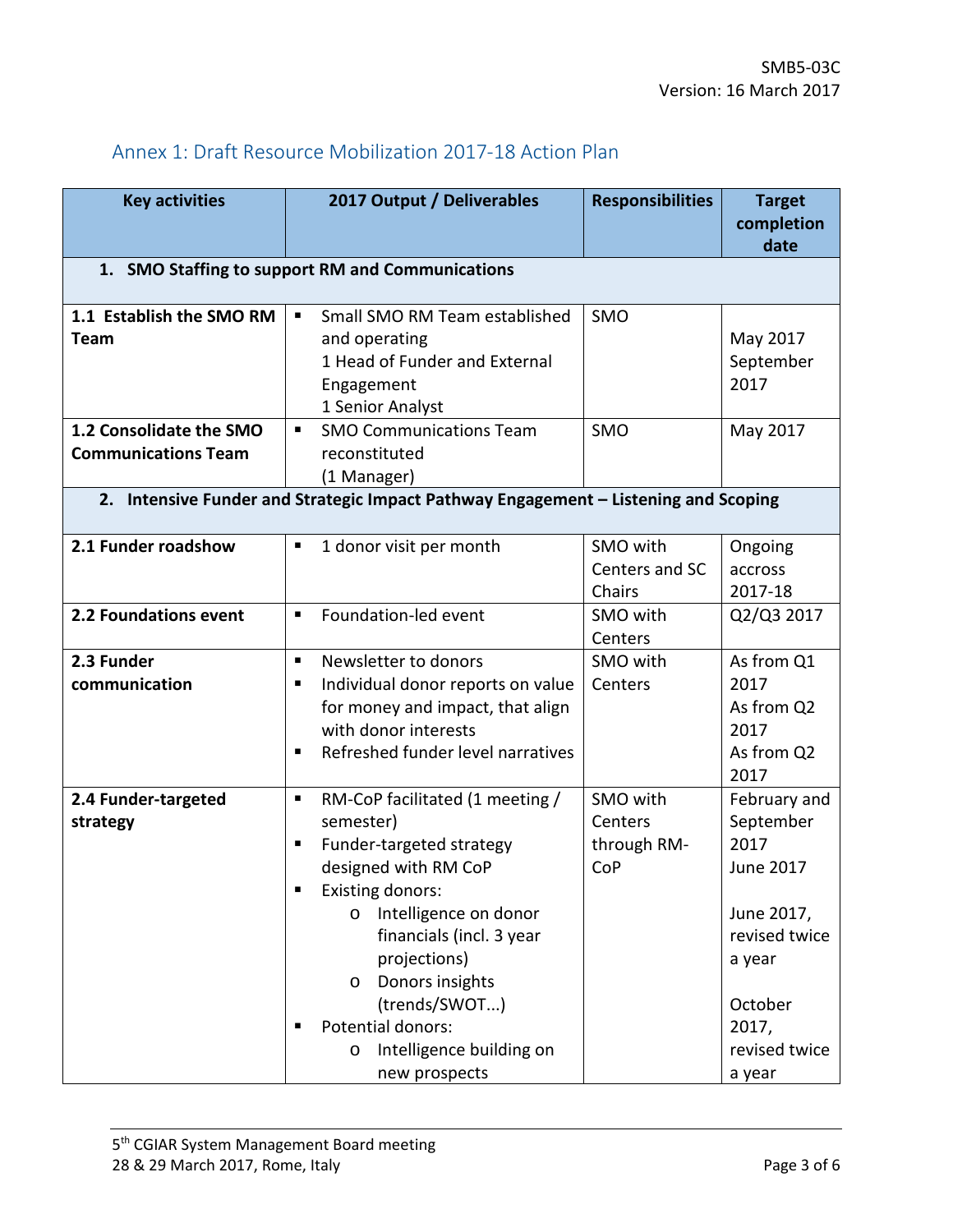| <b>Key activities</b>                                                    | 2017 Output / Deliverables                                                                                                                                                                                                                                  | <b>Responsibilities</b>                                          | <b>Target</b><br>completion<br>date                                                         |  |
|--------------------------------------------------------------------------|-------------------------------------------------------------------------------------------------------------------------------------------------------------------------------------------------------------------------------------------------------------|------------------------------------------------------------------|---------------------------------------------------------------------------------------------|--|
|                                                                          | (foundations/private<br>sector / HNWI)<br>Updated CRM database<br>٠                                                                                                                                                                                         |                                                                  | Ongoing                                                                                     |  |
| 2.5 Strategic impact<br>pathway carriers and CSO                         | 4 strategic partners met per year<br>п<br>Strategic partners engagement<br>п<br>from Centers shared with RM<br>CoP                                                                                                                                          | SMO<br>Centers                                                   | Ongoing<br>across 2017-<br>18                                                               |  |
| 2.6 Engagement with key<br>global, regional, country<br>policy processes | Strategic engagement with policy<br>п<br>process from Centers shared<br>with RM CoP                                                                                                                                                                         | Centers                                                          | Ongoing<br>across 2017-<br>18                                                               |  |
| 3. Good Communication and Branding - Listening and Communicating         |                                                                                                                                                                                                                                                             |                                                                  |                                                                                             |  |
| <b>3.1 Restructure CGIAR</b><br>narrative                                | RM-CoP's input on CGIAR<br>П<br>narrative<br>Restructured forward-looking<br>٠<br>(10-15 years) funder-oriented<br><b>CGIAR narrative leading to</b><br>impact & performance<br>Revised narrative after testing<br>٠<br>out with Ambassadors / in<br>events | SMO with<br>Centers<br>through RM-<br>CoP                        | February<br>2017<br>April 2017<br>January 2018                                              |  |
| <b>3.2 Identify Ambassadors</b><br>and position them in key<br>events    | ٠<br>Profile, TORs and list of<br>Ambassadors<br>List of key events taking place in<br>٠<br>2017-18<br>Ambassadors Identified and<br>٠<br>secured<br>Ambassadors positioned in key<br>п<br>events and joining ED's funders<br>roadshow                      | RM WG / SMO<br>SMO with<br>Centers<br>RM WG / SMO<br>RM WG / SMO | February<br>2017<br><b>March 2017</b><br>April 2017<br>March 2017<br>and rest of<br>2017-18 |  |
| 3.3 Joint WBSCD-CGIAR<br>events                                          | Joint WBCSD-CGIAR-EAT event<br>٠<br>during EAT Forum, 12-13 June<br>2017, Stockholm                                                                                                                                                                         | SMO with<br>Centers                                              | June 2017                                                                                   |  |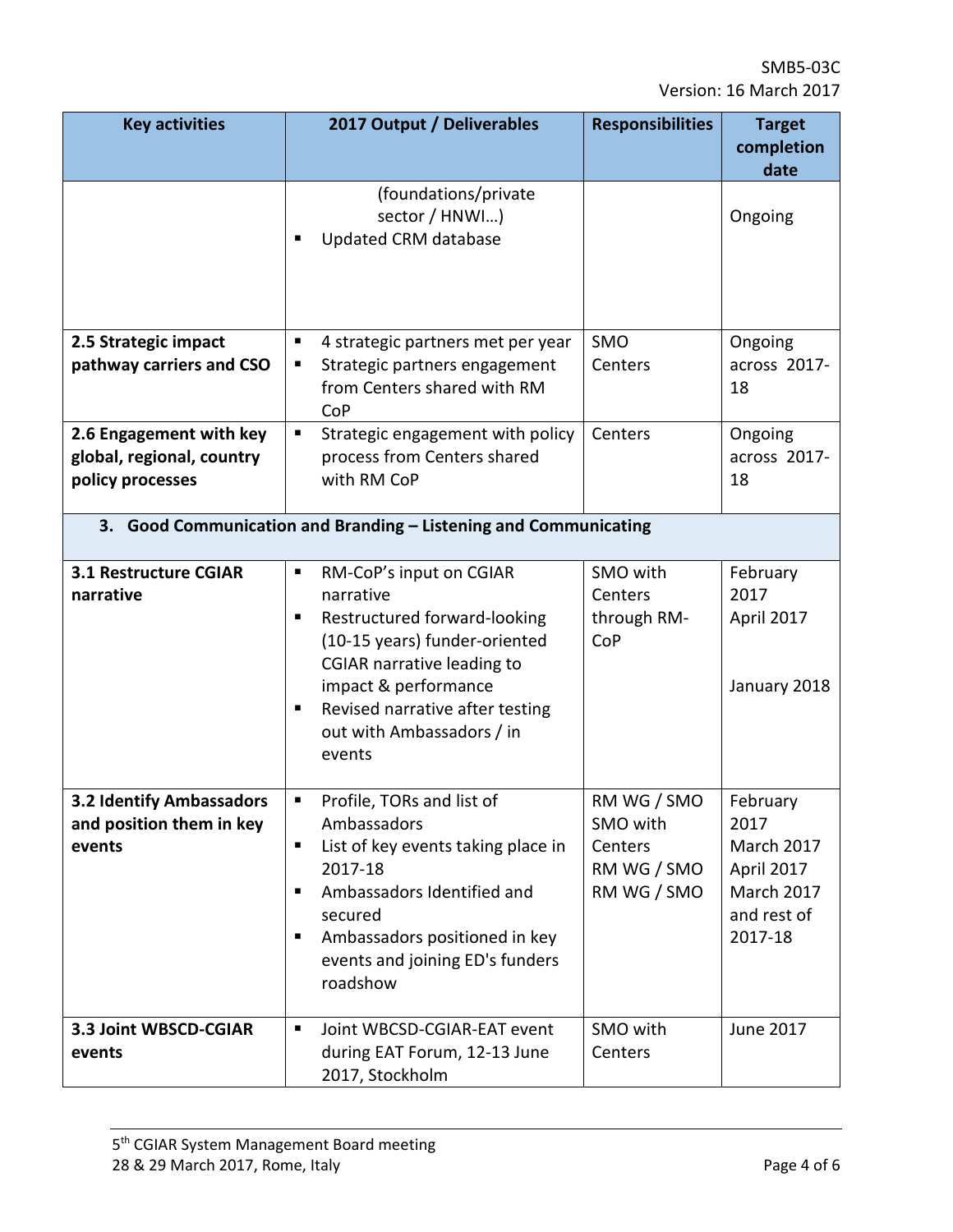| <b>Key activities</b>                               | 2017 Output / Deliverables                                   | <b>Responsibilities</b>    | <b>Target</b>      |  |
|-----------------------------------------------------|--------------------------------------------------------------|----------------------------|--------------------|--|
|                                                     |                                                              |                            | completion<br>date |  |
|                                                     | Joint event at WBCSD Council<br>п                            | SMO with                   | October            |  |
|                                                     | Meeting, 16-20 Oct 2017, Mexico<br>п                         | Centers                    | 2017               |  |
| 3.4 Funder-hosted events                            | Closed meeting with UK<br>п                                  | SMO with                   | January 2017       |  |
|                                                     | Parliamentarians at Centers GA                               | Centers                    |                    |  |
|                                                     | Other events (tbd) (eg with BMG<br>п                         |                            | All 2017-18        |  |
|                                                     | foundation, USAID)<br>п                                      |                            |                    |  |
| 3.5 CGIAR Website /                                 | CGIAR website revision plan<br>٠                             | SMO with                   | <b>March 2017</b>  |  |
| Social media                                        | prepared                                                     | Centers                    | April 2017         |  |
|                                                     | Consultant contracted to revise<br>٠                         | SMO                        | Sept. 2017         |  |
|                                                     | website                                                      | SMO                        | December           |  |
|                                                     | New website tested and<br>п<br>launched                      | <b>SMO</b>                 | 2017               |  |
|                                                     | Social media's impact increased<br>п                         |                            |                    |  |
|                                                     | by 10%                                                       |                            |                    |  |
| 4. Constant innovation in funding ideas / platforms |                                                              |                            |                    |  |
| 4.1 Scoping Thematic<br><b>Finance</b>              |                                                              |                            |                    |  |
| 4.1.1 Scope out climate<br>financing boost          | Analysis of climate financing<br>$\blacksquare$<br>boost     | Centers with<br><b>SMO</b> | May 2017           |  |
| 4.1.2 Scope out health                              | Analysis of health financing<br>П                            | Centers with               | June 2017          |  |
| financing boost                                     | boost                                                        | <b>SMO</b>                 |                    |  |
| 4.1.3 Nutrition                                     | Analysis of nutrition financing<br>$\blacksquare$<br>boost   | Centers with<br><b>SMO</b> | June 2017          |  |
| 4.1.4 Fragile states /                              | Analysis of fragile states /<br>П                            | Centers with               | June 2017          |  |
| conflict                                            | conflict financing boost                                     | <b>SMO</b>                 |                    |  |
| 4.1.5 Migration                                     | Analysis of migration financing<br>$\blacksquare$<br>boost   | Centers with<br>SMO        | June 2017          |  |
| 4.1.6 Environment                                   | Analysis of environment<br>$\blacksquare$<br>financing boost | Centers with<br>SMO        | June 2017          |  |
| 4.1.7 SDG                                           | Analysis of Sustainable<br>П                                 | Centers with               | June 2017          |  |
|                                                     | Development Goals financing<br>boost                         | SMO                        |                    |  |
| 4.2 Returnable Capital                              |                                                              |                            |                    |  |
| Fund (RCF)                                          |                                                              |                            |                    |  |